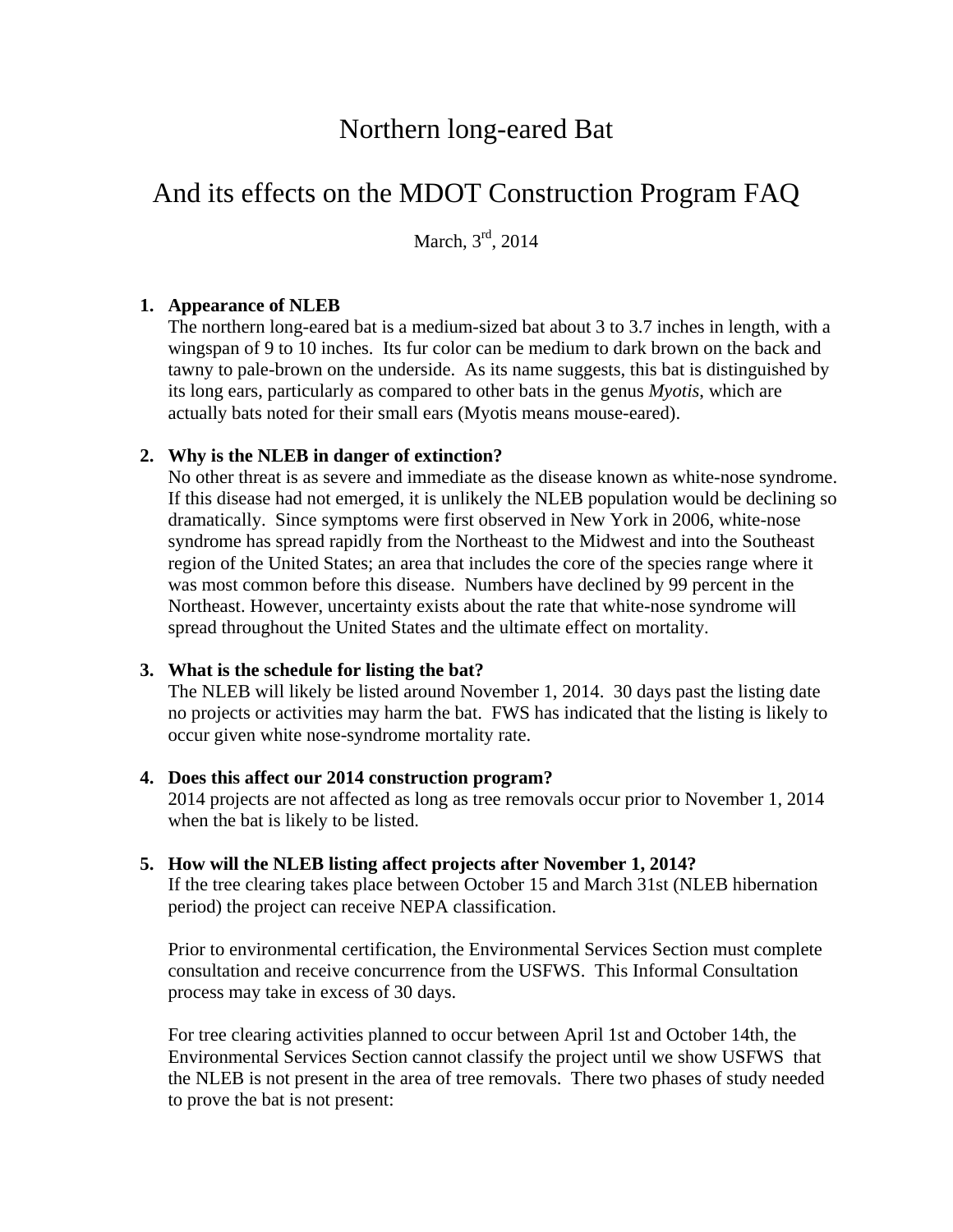Completion of a habitat level assessment - A qualified biologist would field review the project area and assess the trees for their potential to serve as bat habitat. The NLEB has a wide range of habitat including live or dead trees greater than three inches in diameter with cracks, crevices, holes, or exfoliating bark, so almost any tree could be habitat. Habitat assessments can occur in any season. If the assessment does not identify suitable habitat the project can be classified following completion of informal consultation with USFWS.

Field survey for the presence /absence of the NLEB - Typically this is done using acoustical recording, mist netting or other scientifically approved methods between May and August. If the survey does not locate a bat or bats, then informal consultation would be completed and NEPA classification can occur. If the bat is present, Formal Section 7 consultation with the USFWS will be initiated. This process typically takes 18 to 24 months to complete. Once consultation is complete, NEPA classification can occur.

**6. Who would conduct the habitat level assessment or field survey?** 

A qualified biologist from MDOT or a consultant firm will conduct the habitat level assessments. US FWS approves qualifications for individual biologist who perform presence/absence surveys. Currently, Michigan has one biologist approved by the US FWS to perform mist net surveys. Other consultants in the Midwest also perform these surveys.

**7. Design plans can specify tree removals, but if the contractor determines a tree needs to be removed due to a constructability issue/condition, how will this situation be handled?** 

Separate guidance on construction will be forthcoming.

**8. The contractor asks to change the staging specifications or change/adjust the timeline?** 

Changes will require USFWS approval, which may delay construction.

## **9. How long does a bat survey take?**

Getting someone to do the survey takes a lot longer than actually performing. Currently, Michigan has one biologist approved by the US FWS to perform mist net surveys, for example. Also, there are two different phases of survey. A habitat assessment requires fieldwork which needs to be scheduled. The fieldwork can take anywhere from a day to a week, depending on the project.

A presence/absence survey can take about a week of fieldwork, then time for analysis, report writing, and consultation with US Fish and Wildlife Service.

#### 10. **How much does a bat survey cost and who will pay for this service?**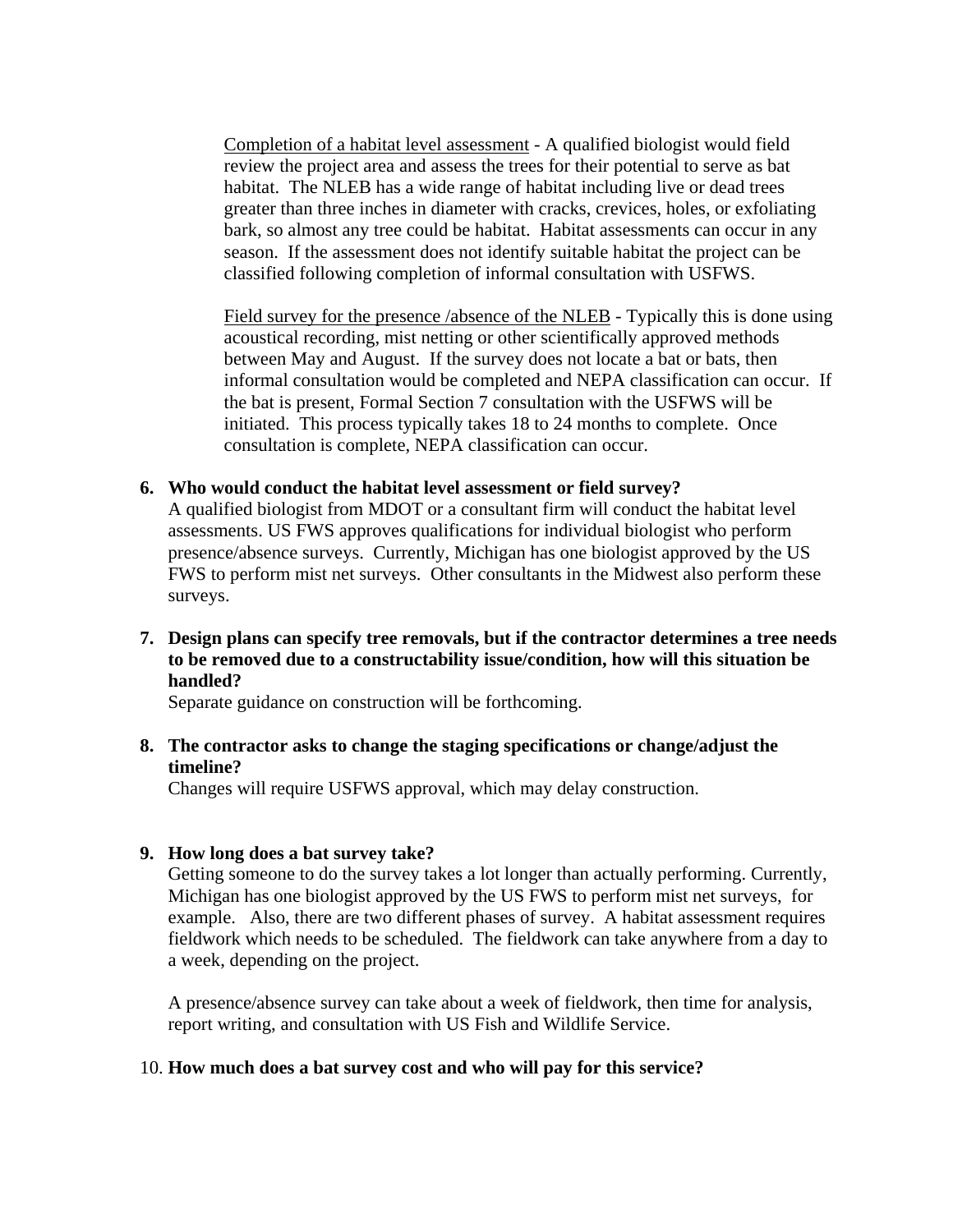The costs are usually under \$10,000 for a presence/absence survey. A habitat assessment would cost less.

## **11. Is a bat survey seasonal?**

Yes, the survey window is approximately May through August when the species is in flight.

**12. Can maintenance remove trees this winter?**  Yes, until the NLEB is listed on November 1, 2014.

## **13. What about Local Agency Program projects?**

Local agencies must also comply with the federal Endangered Species Act.

## **14. What about billboard permits and tree removals?**

Billboard companies must also comply with the federal Endangered Species Act.

## **15. When will a Special provision for this species/work be completed?**

We are working on a Notice to Bidders addressing the seasonal cutting restriction that we hope to make available soon.

**16. If there are a few trees to be removed in an urban city (i.e. downtown Detroit) can a habitat level survey be completed so the trees can be removed in the summer?**  A habitat level survey could be conducted at any time of the year, but depending on the survey results, mist netting or acoustical surveys may be required. Refer to Question No. 5.

## **17. Who is going to enforce the tree cutting prohibition and what happens if we violate it?**

MDOT and FHWA are responsible for compliance of the Endangered Species Act, the US Fish and Wildlife Service is responsible for the enforcement that would involve an immediate work stoppage and consultation with the USFWS. FHWA may withdraw funding for a project since it is not in compliance with federal law.

## **18. Is there a change in mitigation for tree removals now? Will all trees removed require replacements?**

Currently no change is expected and replacements would be determined on a project-byproject basis with involvement of the Resource Specialist.

## **19. Can maintenance crews remove trees in the summer? What about those tree cutting contracts already established?**

Yes, through 2014 but after that if the species is listed, future cutting work would require a habitat level assessment or field survey to be conducted for the species prior to the removals. See No 5 and winter maintenance Question above. Maintenance activities still need to comply with the federal Threatened and Endangered Species act which applies regardless of the funding source.